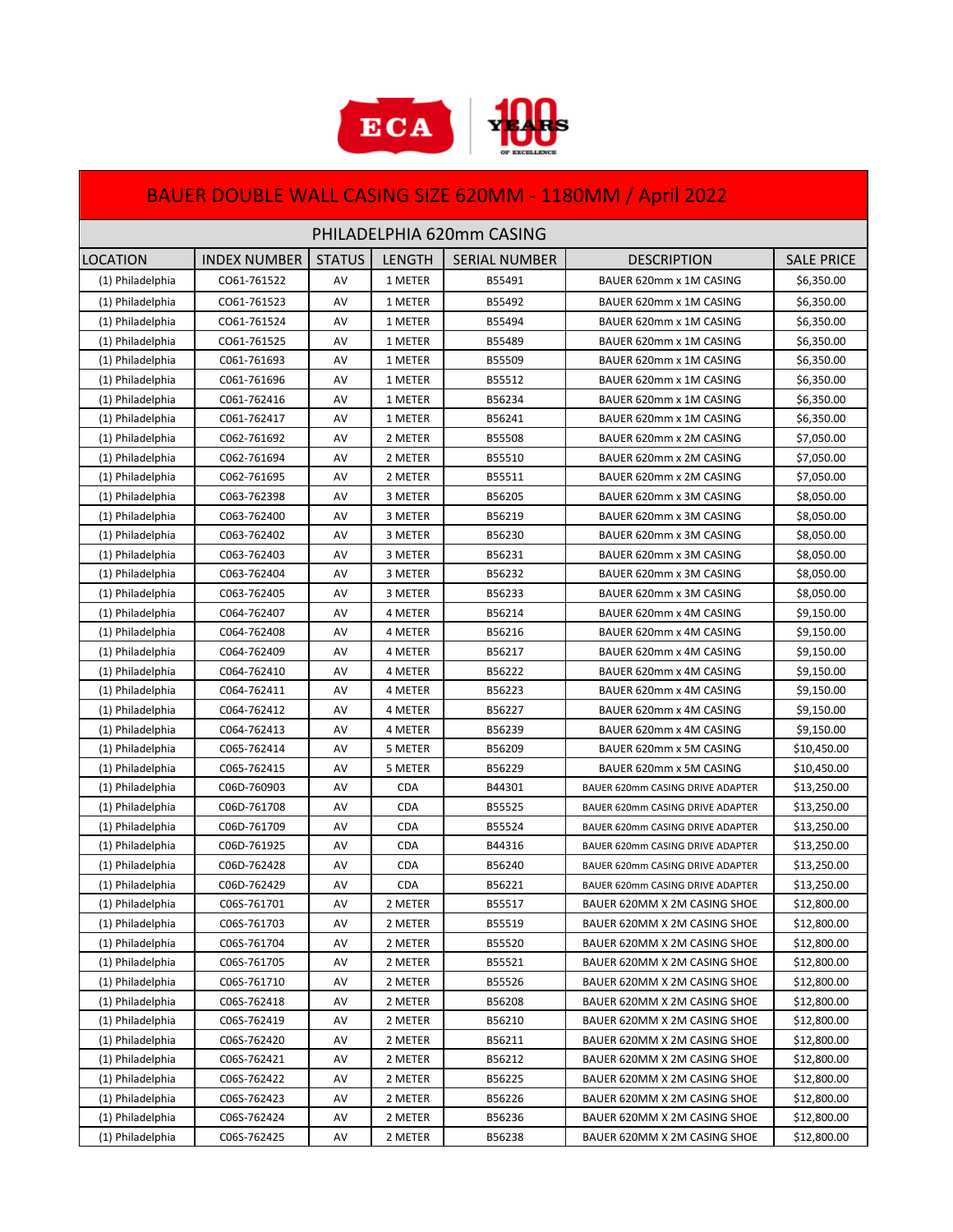| (1) Philadelphia          | C06S-762426         | AV            | 2 METER       | B56242                    | BAUER 620MM X 2M CASING SHOE     | \$12,800.00       |  |
|---------------------------|---------------------|---------------|---------------|---------------------------|----------------------------------|-------------------|--|
| (1) Philadelphia          | C06S-762427         | AV            | 2 METER       | B56215                    | BAUER 620MM X 2M CASING SHOE     | \$12,800.00       |  |
| PHILADELPHIA 750mm CASING |                     |               |               |                           |                                  |                   |  |
| <b>LOCATION</b>           | <b>INDEX NUMBER</b> | <b>STATUS</b> | <b>LENGTH</b> | <b>SERIAL NUMBER</b>      | <b>DESCRIPTION</b>               | <b>SALE PRICE</b> |  |
| (1) Philadelphia          | C074-763741         | AV            | 4 METER       | B57946                    | BAUER 750mm X 4 METER CASING     | \$10,100.00       |  |
| (1) Philadelphia          | C074-763742         | AV            | 4 METER       | B57948                    | BAUER 750mm X 4 METER CASING     | \$10,100.00       |  |
| (1) Philadelphia          | C074-763780         | AV            | 4 METER       | B57953                    | BAUER 750mm X 4 METER CASING     | \$10,100.00       |  |
| (1) Philadelphia          | C074-763781         | AV            | 4 METER       | B57954                    | BAUER 750mm X 4 METER CASING     | \$10,100.00       |  |
| (1) Philadelphia          | C075-762468         | AV            | 5 METER       | B56186                    | BAUER 750mm X 5 METER CASING     | \$10,950.00       |  |
| (1) Philadelphia          | C075-762469         | AV            | 5 METER       | B56170                    | BAUER 750mm X 5 METER CASING     | \$10,950.00       |  |
| (1) Philadelphia          | C075-762470         | AV            | 5 METER       | B56171                    | BAUER 750mm X 5 METER CASING     | \$10,950.00       |  |
| (1) Philadelphia          | C075-762471         | AV            | 5 METER       | B56179                    | BAUER 750mm X 5 METER CASING     | \$10,950.00       |  |
| (1) Philadelphia          | C075-763743         | AV            | 5 METER       | B57956                    | BAUER 750mm X 5 METER CASING     | \$10,950.00       |  |
| (1) Philadelphia          | C075-763744         | AV            | 5 METER       | B57960                    | BAUER 750mm X 5 METER CASING     | \$10,950.00       |  |
| (1) Philadelphia          | C075-763761         | AV            | 5 METER       | B57927                    | BAUER 750mm X 5 METER CASING     | \$10,950.00       |  |
| (1) Philadelphia          | C075-763785         | AV            | 5 METER       | B57955                    | BAUER 750mm X 5 METER CASING     | \$10,950.00       |  |
| (1) Philadelphia          | C07D-761725         | AV            | <b>CDA</b>    | B55541                    | BAUER 750mm CASING DRIVE ADAPTER | \$15,100.00       |  |
| (1) Philadelphia          | C07D-761726         | AV            | <b>CDA</b>    | B55542                    | BAUER 750mm CASING DRIVE ADAPTER | \$15,100.00       |  |
| (1) Philadelphia          | C07D-761728         | AV            | <b>CDA</b>    | B55544                    | BAUER 750mm CASING DRIVE ADAPTER | \$15,100.00       |  |
| (1) Philadelphia          | C07D-762442         | AV            | <b>CDA</b>    | B56192                    | BAUER 750mm CASING DRIVE ADAPTER | \$15,100.00       |  |
| (1) Philadelphia          | C07D-762443         | AV            | <b>CDA</b>    | B56194                    | BAUER 750mm CASING DRIVE ADAPTER | \$15,100.00       |  |
| (1) Philadelphia          | C07S-762454         | AV            | 2 METER       | B56191                    | BAUER 750MM X 2M CASING SHOE     | \$13,900.00       |  |
| (1) Philadelphia          | C07S-762464         | AV            | 2 METER       | B56196                    | BAUER 750MM X 2M CASING SHOE     | \$13,900.00       |  |
| (1) Philadelphia          | C07S-762465         | AV            | 2 METER       | B56197                    | BAUER 750MM X 2M CASING SHOE     | \$13,900.00       |  |
| (1) Philadelphia          | C07S-762466         | AV            | 2 METER       | B56198                    | BAUER 750MM X 2M CASING SHOE     | \$13,900.00       |  |
| (1) Philadelphia          | C07S-762474         | AV            | 2 METER       | B56195                    | BAUER 750MM X 2M CASING SHOE     | \$13,900.00       |  |
| (1) Philadelphia          | C07S-762475         | AV            | 2 METER       | B56190                    | BAUER 750MM X 2M CASING SHOE     | \$13,900.00       |  |
| (1) Philadelphia          | C07S-763753         | AV            | 2 METER       | B57993                    | BAUER 750MM X 2M CASING SHOE     | \$13,900.00       |  |
| (1) Philadelphia          | C07S-763755         | AV            | 2 METER       | B57995                    | BAUER 750MM X 2M CASING SHOE     | \$13,900.00       |  |
| (1) Philadelphia          | C07S-763807         | AV            | 2 METER       | B57990                    | BAUER 750MM X 2M CASING SHOE     | \$13,900.00       |  |
| (1) Philadelphia          | C07S-763808         | AV            | 2 METER       | B57991                    | BAUER 750MM X 2M CASING SHOE     | \$13,900.00       |  |
| (1) Philadelphia          | C07S-763809         | AV            | 2 METER       | B57992                    | BAUER 750MM X 2M CASING SHOE     | \$13,900.00       |  |
|                           |                     |               |               | PHILADELPHIA 880mm CASING |                                  |                   |  |
| <b>LOCATION</b>           | <b>INDEX NUMBER</b> | <b>STATUS</b> | <b>LENGTH</b> | <b>SERIAL NUMBER</b>      | <b>DESCRIPTION</b>               | <b>SALE PRICE</b> |  |
| (1) Philadelphia          | C082-763251         | AV            | 2 METER       | B57513                    | BAUER 880mm X 2 METER CASING     | \$9,450.00        |  |
| (1) Philadelphia          | C082-763252         | AV            | 2 METER       | B57514                    | BAUER 880mm X 2 METER CASING     | \$9,450.00        |  |
| (1) Philadelphia          | C082-763253         | AV            | 2 METER       | B57257                    | BAUER 880mm X 2 METER CASING     | \$9,450.00        |  |
| (1) Philadelphia          | C082-763254         | AV            | 2 METER       | B57525                    | BAUER 880mm X 2 METER CASING     | \$9,450.00        |  |
| (1) Philadelphia          | C082-763255         | AV            | 2 METER       | B57518                    | BAUER 880mm X 2 METER CASING     | \$9,450.00        |  |
| (1) Philadelphia          | C082-763256         | AV            | 2 METER       | B57542                    | BAUER 880mm X 2 METER CASING     | \$9,450.00        |  |
| (1) Philadelphia          | C083-763257         | AV            | 3 METER       | B57516                    | BAUER 880mm X 3 METER CASING     | \$10,750.00       |  |
| (1) Philadelphia          | C083-763259         | AV            | 3 METER       | B57546                    | BAUER 880mm X 3 METER CASING     | \$10,750.00       |  |
| (1) Philadelphia          | C083-763261         | AV            | 3 METER       | B57538                    | BAUER 880mm X 3 METER CASING     | \$10,750.00       |  |
| (1) Philadelphia          | C083-763262         | AV            | 3 METER       | B57539                    | BAUER 880mm X 3 METER CASING     | \$10,750.00       |  |
| (1) Philadelphia          | C084-762294         | AV            | 4 METER       | B55978                    | BAUER 880mm X 4 METER CASING     | \$12,350.00       |  |
| (1) Philadelphia          | C084-763264         | AV            | 4 METER       | B57510                    | BAUER 880mm X 4 METER CASING     | \$12,350.00       |  |
| (1) Philadelphia          | C084-763265         | AV            | 4 METER       | B57511                    | BAUER 880mm X 4 METER CASING     | \$12,350.00       |  |
| (1) Philadelphia          | C084-763266         | AV            | 4 METER       | B57521                    | BAUER 880mm X 4 METER CASING     | \$12,350.00       |  |
| (1) Philadelphia          | C084-763267         | AV            | 4 METER       | B57523                    | BAUER 880mm X 4 METER CASING     | \$12,350.00       |  |
| (1) Philadelphia          | C084-763268         | AV            | 4 METER       | B57524                    | BAUER 880mm X 4 METER CASING     | \$12,350.00       |  |
| (1) Philadelphia          | C084-763269         | AV            | 4 METER       | B57529                    | BAUER 880mm X 4 METER CASING     | \$12,350.00       |  |
| (1) Philadelphia          | C084-763272         | AV            | 4 METER       | B57544                    | BAUER 880mm X 4 METER CASING     | \$12,350.00       |  |
| (1) Philadelphia          | C085-762300         | AV            | 5 METER       | B55990                    | BAUER 880mm X 5 METER CASING     | \$14,050.00       |  |
| (1) Philadelphia          | C085-762304         | AV            | 5 METER       | B56002                    | BAUER 880mm X 5 METER CASING     | \$14,050.00       |  |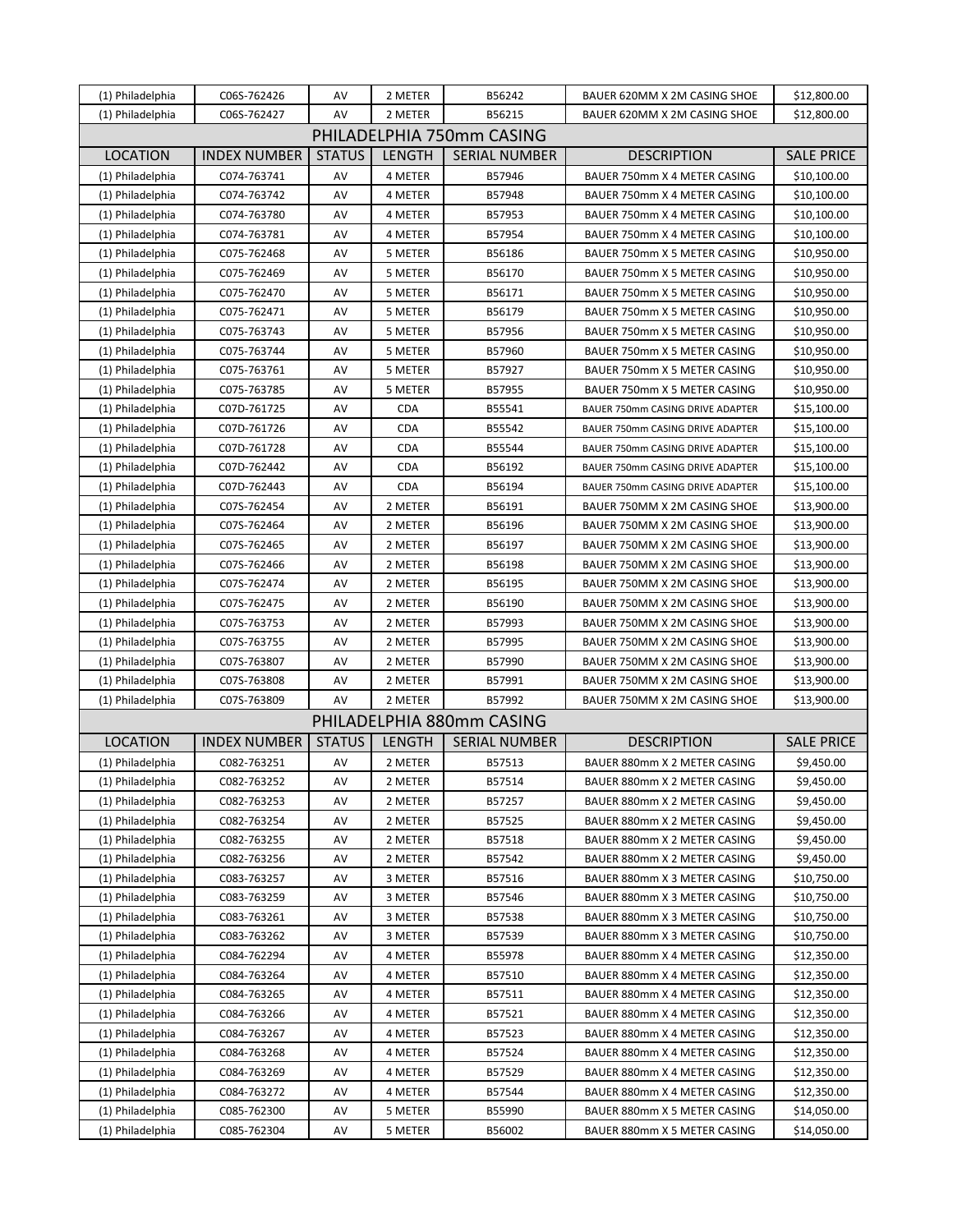| (1) Philadelphia | C085-762305         | AV            | 5 METER    | B56004                     | BAUER 880mm X 5 METER CASING           | \$14,050.00       |
|------------------|---------------------|---------------|------------|----------------------------|----------------------------------------|-------------------|
| (1) Philadelphia | C085-763273         | AV            | 5 METER    | B57507                     | BAUER 880mm X 5 METER CASING           | \$14,050.00       |
| (1) Philadelphia | C085-763275         | AV            | 5 METER    | B57520                     | BAUER 880mm X 5 METER CASING           | \$14,050.00       |
| (1) Philadelphia | C085-763276         | AV            | 5 METER    | B57537                     | BAUER 880mm X 5 METER CASING           | \$14,050.00       |
| (1) Philadelphia | C085-763277         | AV            | 5 METER    | B57530                     | BAUER 880mm X 5 METER CASING           | \$14,050.00       |
| (1) Philadelphia | C085-763278         | AV            | 5 METER    | B57543                     | BAUER 880mm X 5 METER CASING           | \$14,050.00       |
| (1) Philadelphia | C085-763279         | AV            | 5 METER    | B57548                     | BAUER 880mm X 5 METER CASING           | \$14,050.00       |
| (1) Philadelphia | C085-763280         | AV            | 5 METER    | B57545                     | BAUER 880mm X 5 METER CASING           | \$14,050.00       |
| (2) PITTSBURGH   | C08D-759965         | AV            | <b>CDA</b> | 90004940                   | BAUER 880mm CASING DRIVE ADAPTER       | \$15,750.00       |
| (1) Philadelphia | C08D-760256         | AV            | <b>CDA</b> | B43807                     | BAUER 880mm CASING DRIVE ADAPTER       | \$15,750.00       |
| (1) Philadelphia | C08D-762316         | AV            | CDA        | B55998                     | BAUER 880mm CASING DRIVE ADAPTER       | \$15,750.00       |
| (1) Philadelphia | C08S-762315         | AV            | 2 METER    | B57088                     | BAUER 880mm X 2 METER CASING SHOE      | \$17,800.00       |
| (1) Philadelphia | C08S-763282         | AV            | 2 METER    | B57533                     | BAUER 880mm X 2 METER CASING SHOE      | \$17,800.00       |
| (1) Philadelphia | C08S-763284         | AV            | 2 METER    | B57534                     | BAUER 880mm X 2 METER CASING SHOE      | \$17,800.00       |
| (1) Philadelphia | C08S-763285         | AV            | 2 METER    | B57535                     | BAUER 880mm X 2 METER CASING SHOE      | \$17,800.00       |
| (1) Philadelphia | C08S-763286         | AV            | 2 METER    | B57536                     | BAUER 880mm X 2 METER CASING SHOE      | \$17,800.00       |
| (1) Philadelphia | C08S-763287         | AV            | 2 METER    | B57540                     | BAUER 880mm X 2 METER CASING SHOE      | \$17,800.00       |
| (1) Philadelphia | C08S-763288         | AV            | 2 METER    | B57541                     | BAUER 880mm X 2 METER CASING SHOE      | \$17,800.00       |
| (1) Philadelphia | C08S-763289         | AV            | 2 METER    | B57547                     | BAUER 880mm X 2 METER CASING SHOE      | \$17,800.00       |
| (1) Philadelphia | C08S-763290         | AV            | 2 METER    | B57512                     | BAUER 880mm X 2 METER CASING SHOE      | \$17,800.00       |
| (1) Philadelphia | C08S-763291         | AV            | 2 METER    | B57515                     | BAUER 880mm X 2 METER CASING SHOE      | \$17,800.00       |
| (1) Philadelphia | C08S-763292         | AV            | 2 METER    | B57517                     | BAUER 880mm X 2 METER CASING SHOE      | \$17,800.00       |
| (1) Philadelphia | C08S-763293         | AV            | 2 METER    | B57509                     | BAUER 880mm X 2 METER CASING SHOE      | \$17,800.00       |
| (1) Philadelphia | C08S-760254         | AV            | 2 METER    | B43806                     | USED BAUER 880mm x 2 METER CASING SHOE | \$9,500.00        |
|                  |                     |               |            | PHILADELPHIA 1000mm CASING |                                        |                   |
| <b>LOCATION</b>  | <b>INDEX NUMBER</b> | <b>STATUS</b> | LENGTH     | <b>SERIAL NUMBER</b>       | <b>DESCRIPTION</b>                     | <b>SALE PRICE</b> |
| (1) Philadelphia | C102-763765         | AV            | 2 METER    | B57936                     |                                        |                   |
|                  |                     |               |            |                            |                                        |                   |
|                  |                     |               |            |                            | BAUER 1000mm X 2 METER CASING          | \$10,100.00       |
| (1) Philadelphia | C102-763770         | AV            | 2 METER    | B57941                     | BAUER 1000mm X 2 METER CASING          | \$10,100.00       |
| (1) Philadelphia | C102-763771         | AV            | 2 METER    | B57942                     | BAUER 1000mm X 2 METER CASING          | \$10,100.00       |
| (1) Philadelphia | C102-763773         | AV            | 2 METER    | B57944                     | BAUER 1000mm X 2 METER CASING          | \$10,100.00       |
| (1) Philadelphia | C102-763777         | AV            | 2 METER    | B57945                     | BAUER 1000mm X 2 METER CASING          | \$10,100.00       |
| (1) Philadelphia | C102-763783         | AV            | 2 METER    | B57950                     | BAUER 1000mm X 2 METER CASING          | \$10,100.00       |
| (1) Philadelphia | C102-763786         | AV            | 2 METER    | B57958                     | BAUER 1000mm X 2 METER CASING          | \$10,100.00       |
| (1) Philadelphia | C102-763815         | AV            | 2 METER    | B57961                     | BAUER 1000mm X 2 METER CASING          | \$10,100.00       |
| (1) Philadelphia | C103-763792         | AV            | 3 METER    | B57967                     | BAUER 1000mm X 3 METER CASING          | \$11,300.00       |
| (1) Philadelphia | C103-763794         | AV            | 3 METER    | B57969                     | BAUER 1000mm X 3 METER CASING          | \$11,300.00       |
| (1) Philadelphia | C103-763796         | AV            | 3 METER    | B57975                     | BAUER 1000mm X 3 METER CASING          | \$11,300.00       |
| (1) Philadelphia | C103-763797         | AV            | 3 METER    | B57976                     | BAUER 1000mm X 3 METER CASING          | \$11,300.00       |
| (1) Philadelphia | C103-763798         | AV            | 3 METER    | B57977                     | BAUER 1000mm X 3 METER CASING          | \$11,300.00       |
| (1) Philadelphia | C103-763800         | AV            | 3 METER    | B57985                     | BAUER 1000mm X 3 METER CASING          | \$11,300.00       |
| (1) Philadelphia | C103-763802         | AV            | 3 METER    | B57980                     | BAUER 1000mm X 3 METER CASING          | \$11,300.00       |
| (1) Philadelphia | C103-763804         | AV            | 3 METER    | B57983                     | BAUER 1000mm X 3 METER CASING          | \$11,300.00       |
| (1) Philadelphia | C104-762175         | AV            | 4 METER    | B55903                     | BAUER 1000mm X 4 METER CASING          | \$12,600.00       |
| (1) Philadelphia | C104-762176         | AV            | 4 METER    | B55904                     | BAUER 1000mm X 4 METER CASING          | \$12,600.00       |
| (1) Philadelphia | C104-762177         | AV            | 4 METER    | B55907                     | BAUER 1000mm X 4 METER CASING          | \$12,600.00       |
| (1) Philadelphia | C104-762178         | AV            | 4 METER    | B55932                     | BAUER 1000mm X 4 METER CASING          | \$12,600.00       |
| (1) Philadelphia | C104-762180         | AV            | 4 METER    | B55906                     | BAUER 1000mm X 4 METER CASING          | \$12,600.00       |
| (1) Philadelphia | C104-762182         | AV            | 4 METER    | B55920                     | BAUER 1000mm X 4 METER CASING          | \$12,600.00       |
| (1) Philadelphia | C104-763745         | AV            | 4 METER    | B57971                     | BAUER 1000mm X 4 METER CASING          | \$12,600.00       |
| (1) Philadelphia | C104-763749         | AV            | 4 METER    | B57979                     | BAUER 1000mm X 4 METER CASING          | \$12,600.00       |
| (1) Philadelphia | C104-763803         | AV            | 4 METER    | B57984                     | BAUER 1000mm X 4 METER CASING          | \$12,600.00       |
| (1) Philadelphia | C105-762183         | AV            | 5 METER    | B55905                     | BAUER 1000mm X 5 METER CASING          | \$14,200.00       |
| (1) Philadelphia | C105-762184         | AV            | 5 METER    | B55929                     | BAUER 1000mm X 5 METER CASING          | \$14,200.00       |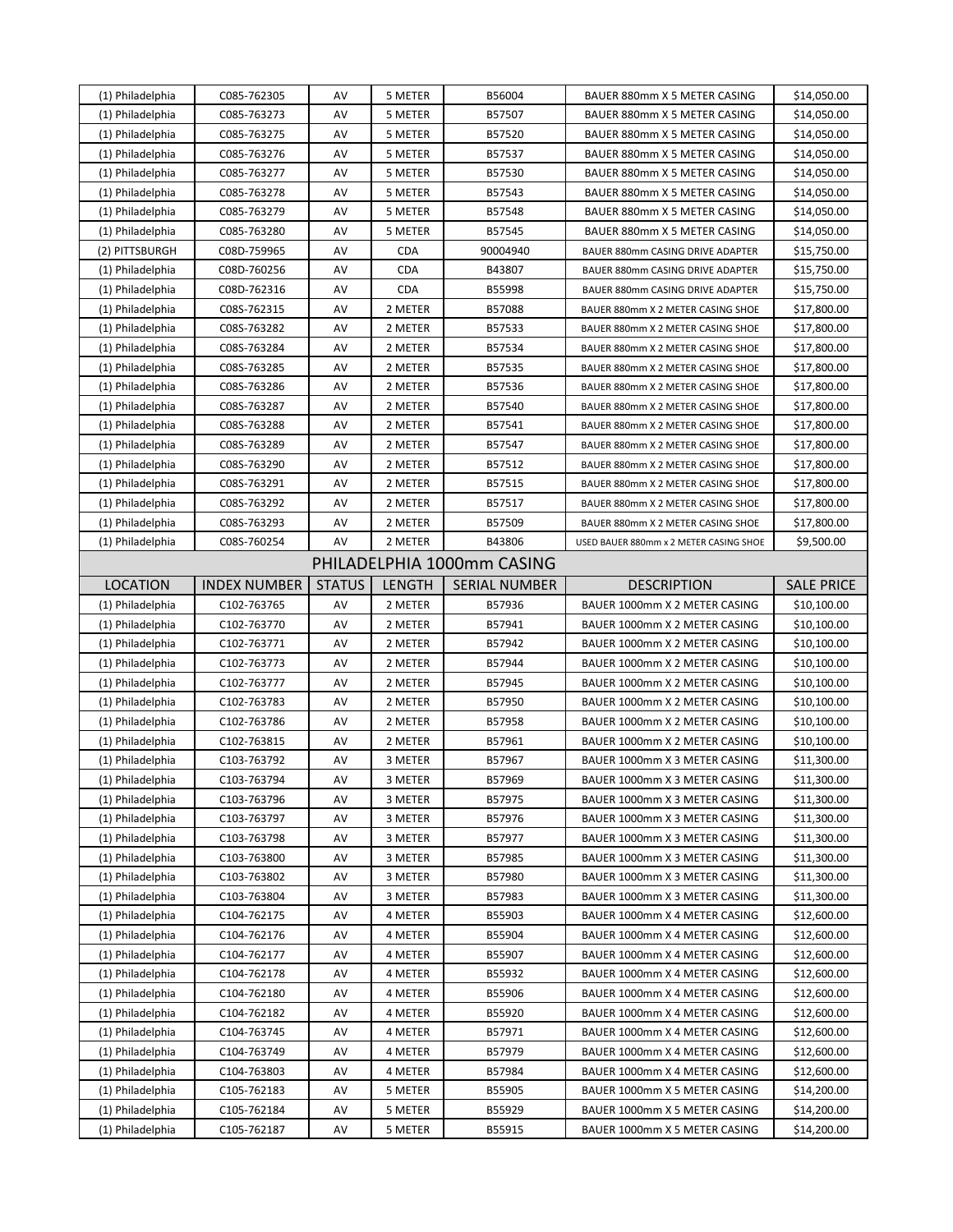| (1) Philadelphia                     | C105-762190                | AV            | 5 METER            | B55928                     | BAUER 1000mm X 5 METER CASING                                  | \$14,200.00                |
|--------------------------------------|----------------------------|---------------|--------------------|----------------------------|----------------------------------------------------------------|----------------------------|
| (1) Philadelphia                     | C105-763747                | AV            | 5 METER            | B57974                     | BAUER 1000mm X 5 METER CASING                                  | \$14,200.00                |
| (1) Philadelphia                     | C105-763748                | AV            | 5 METER            | B57975                     | BAUER 1000mm X 5 METER CASING                                  | \$14,200.00                |
| (1) Philadelphia                     | C105-763795                | AV            | 5 METER            | B57964                     | BAUER 1000mm X 5 METER CASING                                  | \$14,200.00                |
| (1) Philadelphia                     | C105-763801                | AV            | 5 METER            | B57981                     | BAUER 1000mm X 5 METER CASING                                  | \$14,200.00                |
| (1) Philadelphia                     | C105-763805                | AV            | 5 METER            | B57986                     | BAUER 1000mm X 5 METER CASING                                  | \$14,200.00                |
| (1) Philadelphia                     | C10D-763759                | AV            | <b>CDA</b>         | B58002                     | BAUER 1000mm CASING DRIVE ADAPTER                              | \$16,550.00                |
| (1) Philadelphia                     | C10D-763760                | AV            | <b>CDA</b>         | B58003                     | BAUER 1000mm CASING DRIVE ADAPTER                              | \$16,550.00                |
| (1) Philadelphia                     | C10D-763813                | AV            | CDA                | B58004                     | BAUER 1000mm CASING DRIVE ADAPTER                              | \$16,550.00                |
| (1) Philadelphia                     | C10D-763814                | AV            | <b>CDA</b>         | B58005                     | BAUER 1000mm CASING DRIVE ADAPTER                              | \$16,550.00                |
| (1) Philadelphia                     | C10D-761197                | AV            | AUTO CDA           | ADR-292                    | USED BBD 1000mm AUTO CASING DRIVE ADAPTER                      | \$22,500.00                |
| (1) Philadelphia                     | C10D-763894                | AV            | AUTO CDA           | 40-033148/1                | LEFFER 1000mm AUTO CASING DRIVE ADAPTER                        | \$31,250.00                |
| (1) Philadelphia                     | C10S-762191                | AV            | 2 METER            | B55902                     | BAUER 1000mm X 2 METER CASING SHOE                             | \$18,150.00                |
|                                      |                            |               |                    | PHILADELPHIA 1180mm CASING |                                                                |                            |
| <b>LOCATION</b>                      | <b>INDEX NUMBER</b>        | <b>STATUS</b> | LENGTH             | <b>SERIAL NUMBER</b>       | <b>DESCRIPTION</b>                                             | <b>SALE PRICE</b>          |
| (1) Philadelphia                     | C122-763752                | AV            | 2 METER            | B57989                     | BAUER 1180mm X 2 METER CASING                                  | \$12,350.00                |
| (1) Philadelphia                     | C122-763787                | AV            | 2 METER            | B57962                     | BAUER 1180mm X 2 METER CASING                                  | \$12,350.00                |
| (1) Philadelphia                     | C122-763788                | AV            | 2 METER            | B57963                     | BAUER 1180mm X 2 METER CASING                                  | \$12,350.00                |
| (1) Philadelphia                     | C122-763790                | AV            | 2 METER            | B57966                     | BAUER 1180mm X 2 METER CASING                                  | \$12,350.00                |
| (1) Philadelphia                     | C122-763791                | AV            | 2 METER            | B57968                     | BAUER 1180mm X 2 METER CASING                                  | \$12,350.00                |
| (1) Philadelphia                     | C122-763793                | AV            | 2 METER            | B57970                     | BAUER 1180mm X 2 METER CASING                                  | \$12,350.00                |
| (1) Philadelphia                     | C122-763799                | AV            | 2 METER            | B57978                     | BAUER 1180mm X 2 METER CASING                                  | \$12,350.00                |
| (1) Philadelphia                     | C122-763806                | AV            | 2 METER            | B57987                     | BAUER 1180mm X 2 METER CASING                                  | \$12,350.00                |
| (1) Philadelphia                     | C123-762062                | AV            | 3 METER            | B55779                     | BAUER 1180mm X 3 METER CASING                                  | \$13,450.00                |
| (1) Philadelphia                     | C123-762065                | AV            | 3 METER            | B55784                     | BAUER 1180mm X 3 METER CASING                                  | \$13,450.00                |
| (1) Philadelphia                     | C123-762066                | AV            | 3 METER            | B55786                     | BAUER 1180mm X 3 METER CASING                                  | \$13,450.00                |
| (1) Philadelphia                     | C123-762067                | AV            | 3 METER            | B55793                     | BAUER 1180mm X 3 METER CASING                                  | \$13,450.00                |
| (1) Philadelphia                     | C123-762068                | AV            | 3 METER            | B55804                     | BAUER 1180mm X 3 METER CASING                                  | \$13,450.00                |
| (1) Philadelphia                     | C123-762069                | AV            | 3 METER            | B55805                     | BAUER 1180mm X 3 METER CASING                                  | \$13,450.00                |
| (1) Philadelphia                     | C123-763750                | AV            | 3 METER            | B57982                     | BAUER 1180mm X 3 METER CASING                                  | \$13,450.00                |
| (1) Philadelphia                     | C123-763751                | AV            | 3 METER            | B57988                     | BAUER 1180mm X 3 METER CASING                                  | \$13,450.00                |
| (1) Philadelphia                     | C124-762071                | AV            | 4 METER            | B55797                     | BAUER 1180mm X 4 METER CASING                                  | \$15,350.00                |
| (1) Philadelphia                     | C124-762072                | AV            | 4 METER            | B55798                     | BAUER 1180mm X 4 METER CASING                                  | \$15,350.00                |
| (1) Philadelphia                     | C124-762074                | AV            | 4 METER            | B55802                     | BAUER 1180mm X 4 METER CASING                                  | \$15,350.00                |
| (1) Philadelphia                     | C124-762097                | AV            | 4 METER            | B55790                     | BAUER 1180mm X 4 METER CASING                                  | \$15,350.00                |
| (1) Philadelphia                     | C124-762098                | AV            | 4 METER            | B55809                     | BAUER 1180mm X 4 METER CASING                                  |                            |
|                                      |                            |               |                    |                            |                                                                | \$15,350.00                |
| (1) Philadelphia<br>(1) Philadelphia | C124-762468<br>C124-762469 | AV<br>AV      | 4 METER<br>4 METER | B51516<br>B52424           | BAUER 1180mm X 4 METER CASING<br>BAUER 1180mm X 4 METER CASING | \$15,350.00<br>\$15,350.00 |
| (1) Philadelphia                     | C124-762470                | AV            | 4 METER            | B56285                     | BAUER 1180mm X 4 METER CASING                                  | \$15,350.00                |
| (1) Philadelphia                     | C124-762471                | AV            | 4 METER            | B51744                     | BAUER 1180mm X 4 METER CASING                                  | \$15,350.00                |
| (1) Philadelphia                     | C124-762472                | AV            | 4 METER            | B56295                     | BAUER 1180mm X 4 METER CASING                                  | \$15,350.00                |
| (1) Philadelphia                     | C124-762479                | AV            | 4 METER            | B56309                     | BAUER 1180mm X 4 METER CASING                                  | \$15,350.00                |
| (1) Philadelphia                     | C124-762480                | AV            | 4 METER            | B56312                     | BAUER 1180mm X 4 METER CASING                                  | \$15,350.00                |
| (1) Philadelphia                     | C124-762481                | AV            | 4 METER            | B56316                     | BAUER 1180mm X 4 METER CASING                                  | \$15,350.00                |
| (1) Philadelphia                     | C125-762077                | AV            | 5 METER            | B55783                     | BAUER 1180mm X 5 METER CASING                                  | \$17,050.00                |
| (1) Philadelphia                     | C125-762078                | AV            | 5 METER            | B55778                     | BAUER 1180mm X 5 METER CASING                                  | \$17,050.00                |
| (1) Philadelphia                     | C125-762079                | AV            | 5 METER            | B55808                     | BAUER 1180mm X 5 METER CASING                                  | \$17,050.00                |
| (1) Philadelphia                     | C125-762081                | AV            | 5 METER            | B55787                     | BAUER 1180mm X 5 METER CASING                                  | \$17,050.00                |
| (1) Philadelphia                     | C125-762082                | AV            | 5 METER            | B55800                     | BAUER 1180mm X 5 METER CASING                                  | \$17,050.00                |
| (1) Philadelphia                     | C125-762491                | AV            | 5 METER            | B56307                     | BAUER 1180mm X 5 METER CASING                                  | \$17,050.00                |
| (1) Philadelphia                     | C125-762492                | AV            | 5 METER            | B56308                     | BAUER 1180mm X 5 METER CASING                                  | \$17,050.00                |
| (1) Philadelphia                     | C125-762493                | AV            | 5 METER            | B56310                     | BAUER 1180mm X 5 METER CASING                                  | \$17,050.00                |
| (1) Philadelphia                     | C125-762494                | AV            | 5 METER            | B56313                     | BAUER 1180mm X 5 METER CASING                                  | \$17,050.00                |
| (1) Philadelphia                     | C125-762495                | AV            | 5 METER            | B56314                     | BAUER 1180mm X 5 METER CASING                                  | \$17,050.00                |
| (1) Philadelphia                     | C125-762496                | AV            | 5 METER            | B56315                     | BAUER 1180mm X 5 METER CASING                                  | \$17,050.00                |
| (1) Philadelphia                     | C125-762497                | AV            | 5 METER            | B56318                     | BAUER 1180mm X 5 METER CASING                                  | \$17,050.00                |